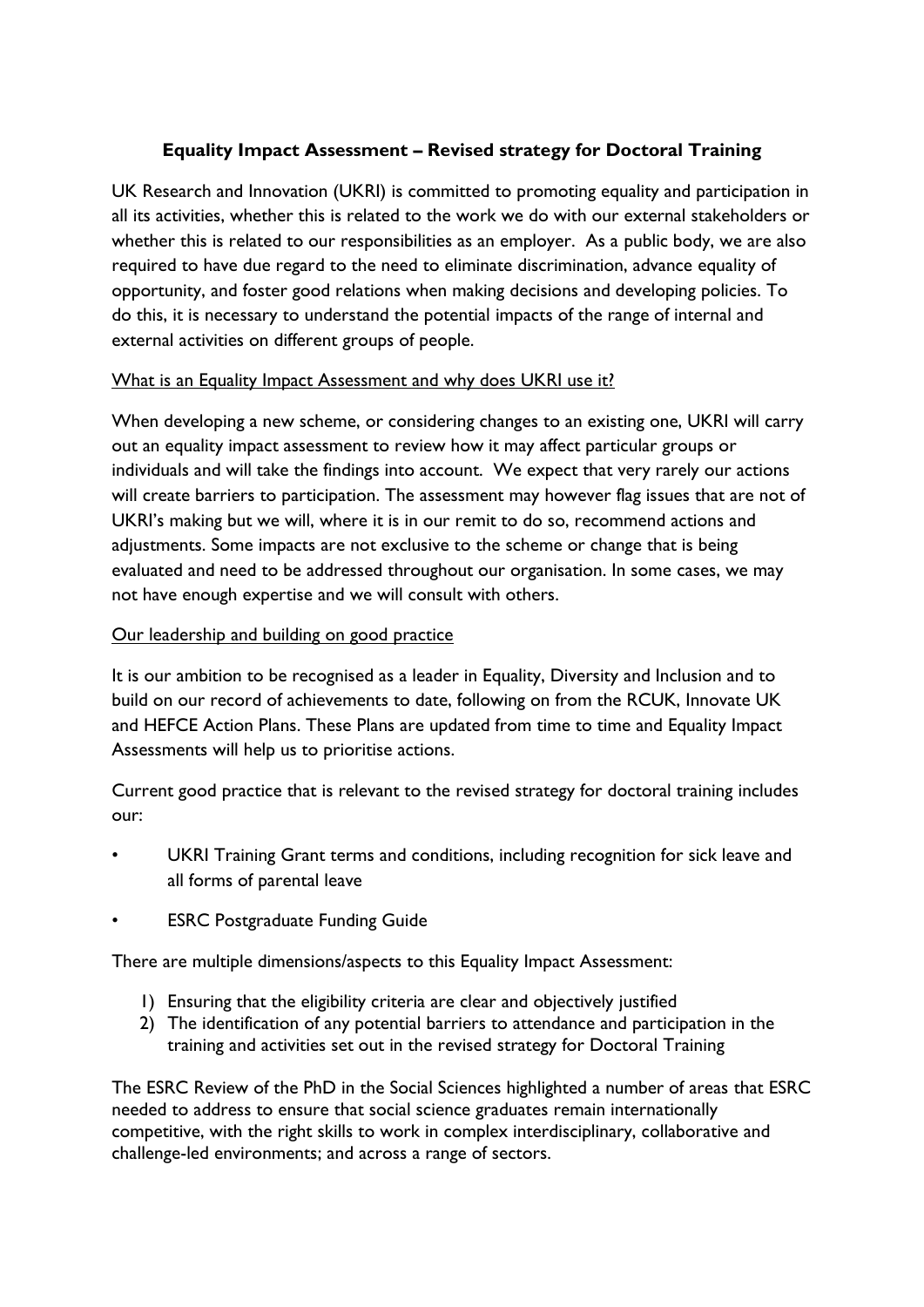Doctoral training must prepare students for the changing research environment and ensure they have the core skills fundamental to both academic and non-academic career pathways. All students should have access to high-quality, innovative and experientially-based professional development opportunities throughout the doctoral experience which develop transferable skills and provide opportunities to apply knowledge in different contexts.

We need to ensure that ESRC research training keeps pace with cutting edge methods and that students have access to strong advanced training. The training also needs to be more responsive to the diversity of student experience and the specific needs of disciplines.

Another fundamental pillar of the response to the Review of the PhD in Social Sciences is Equality, Diversity and Inclusion and student wellbeing. ESRC is committed to increasing the diversity of our student population and ensuring that we provide an inclusive and supportive environment for all. The Review highlighted the scale of the issue in terms of the low access to ESRC studentships by ethnic minorities and the differential access of students from different social economic backgrounds. The doctoral training partnerships we fund must ensure that they have the governance structure and processes in place to support students throughout their studies.

These findings have been incorporated into the recommissioning exercise for the Doctoral Training Partnerships 2024 and form the basis of the Postgraduate Training and Development Guidelines 2022.

| Question                                                                     | <b>Response</b>                                                                                                                                                                                                                                                                                                                                                                                                                                                                                                                                                                                                                                                                                                                         |
|------------------------------------------------------------------------------|-----------------------------------------------------------------------------------------------------------------------------------------------------------------------------------------------------------------------------------------------------------------------------------------------------------------------------------------------------------------------------------------------------------------------------------------------------------------------------------------------------------------------------------------------------------------------------------------------------------------------------------------------------------------------------------------------------------------------------------------|
| 1. Name of policy/funding<br>activity/event being assessed                   | Revised strategy for Doctoral Training                                                                                                                                                                                                                                                                                                                                                                                                                                                                                                                                                                                                                                                                                                  |
| 2. Summary of aims and<br>objectives of the policy/funding<br>activity/event | Following the <b>Review of the PhD in the Social</b><br>Sciences, the <b>ESRC</b> response set out a number<br>of ESRC actions that would be taken forward<br>to address the issues from the review.<br>In 2022 we will commence recommissioning of<br>our doctoral training partnerships, many of the<br>changes outlined in the ESRC response will<br>form part of this recommissioning.<br>The strategy for Doctoral Training have been<br>refreshed in light of our vision to develop<br>globally competitive social science researchers<br>who are able to operate in interdisciplinary,<br>collaborative, and challenge-led environments<br>across a range of sectors, and are drawn from<br>diverse backgrounds and experiences. |
| 3. What involvement and<br>consultation has been done in                     | These changes are being introduced following<br>extensive consultation with the community                                                                                                                                                                                                                                                                                                                                                                                                                                                                                                                                                                                                                                               |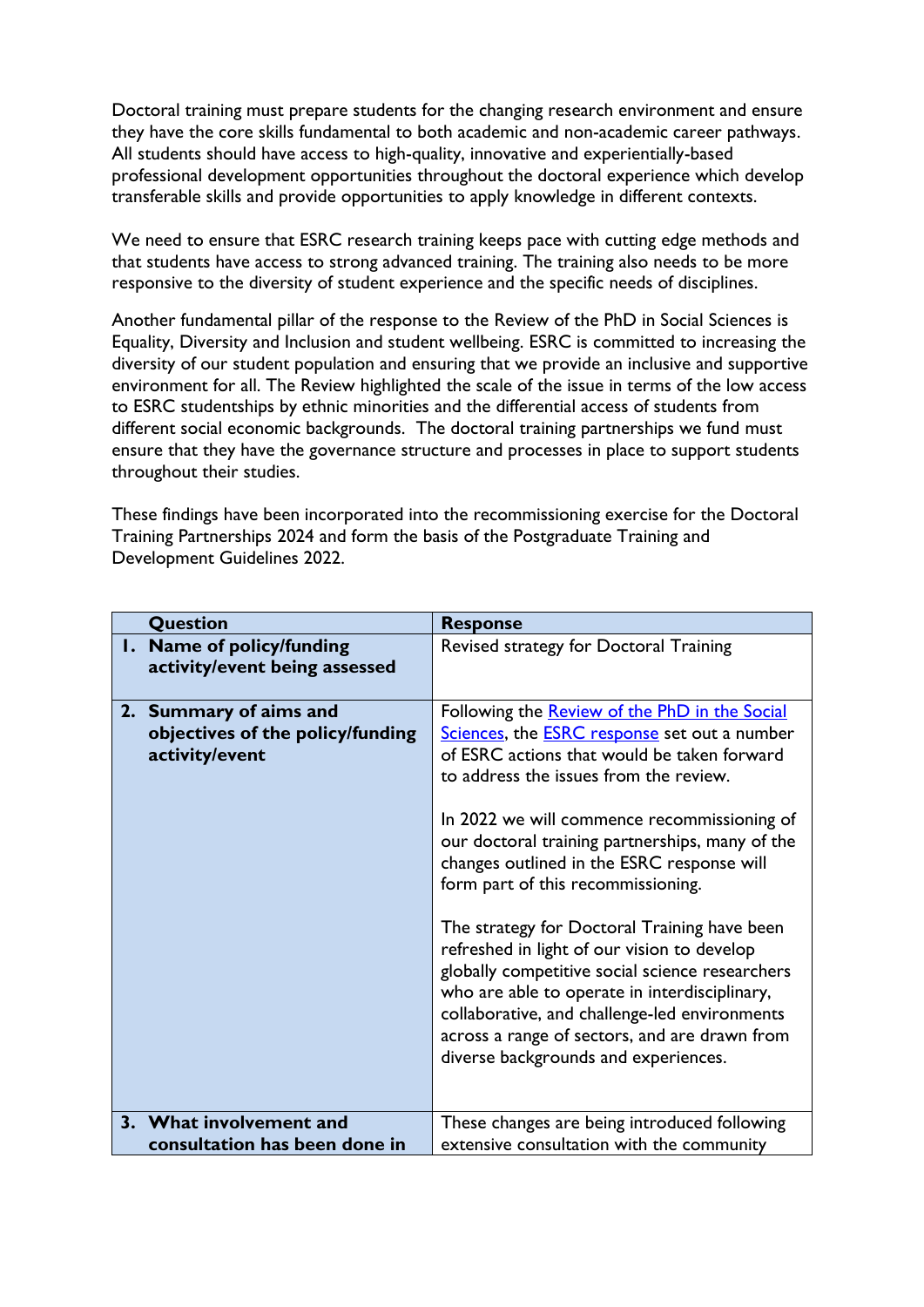| relation to this policy? (e.g. with<br>relevant groups and stakeholders)                 | (including academics and students) as part of<br>the Review of the PhD in the Social Sciences.                                                                                              |
|------------------------------------------------------------------------------------------|---------------------------------------------------------------------------------------------------------------------------------------------------------------------------------------------|
|                                                                                          | Internal Consultation has also taken place with<br>relevant ESRC Deputy Directors as well as<br>with ESRC Council.                                                                          |
| 4. Who is affected by the<br>policy/funding activity/event?                              | Those applying to be a doctoral training<br>partnership (DTP) and the students that will be<br>subsequently funded through the DTPs and<br>who commence their studies from October<br>2024. |
| 5. What are the arrangements for<br>monitoring and reviewing the<br>actual impact of the | Student surveys will be conducted every two<br>years.                                                                                                                                       |
| policy/funding activity/event?                                                           | Feedback will be sought from the ESRC Student<br>Engagement Forum.                                                                                                                          |
|                                                                                          | DTPs will be subject to a monitoring<br>framework that includes annual reports,<br>assurance checks and a Mid-term review.                                                                  |

# **GENERAL EQUALITY AND DIVERSITY CONSIDERATIONS**

The UKRI terms and conditions are, where possible, analogous to employee provisions, with processes in place for sick leave, maternity leave, adoption leave and parental leave.

DTPs have been given more flexibility in the provision and delivery of the training offered; and when and how training and opportunities are completed throughout the duration of a studentship.

Placements, as part of the Research in Practice element, will not be mandated from the outset. A flexible suite of placement opportunities will be developed to ensure they can meet the needs of the individual. No-one should be excluded due to their own personal circumstances.

DTPs must create a bespoke Development Needs Analysis process that caters to the individual, recognising past experiences and ensuring that the student has access to a wide range of training and development opportunities throughout the life of their award.

UKRI awards are available for both full and part time study and DTPs must ensure flexible working patterns are also catered for.

The Disabled Students Allowance (DSA) framework also sets out the support for disabled students in order to make adjustments to allow them to complete their studentship project and training programme.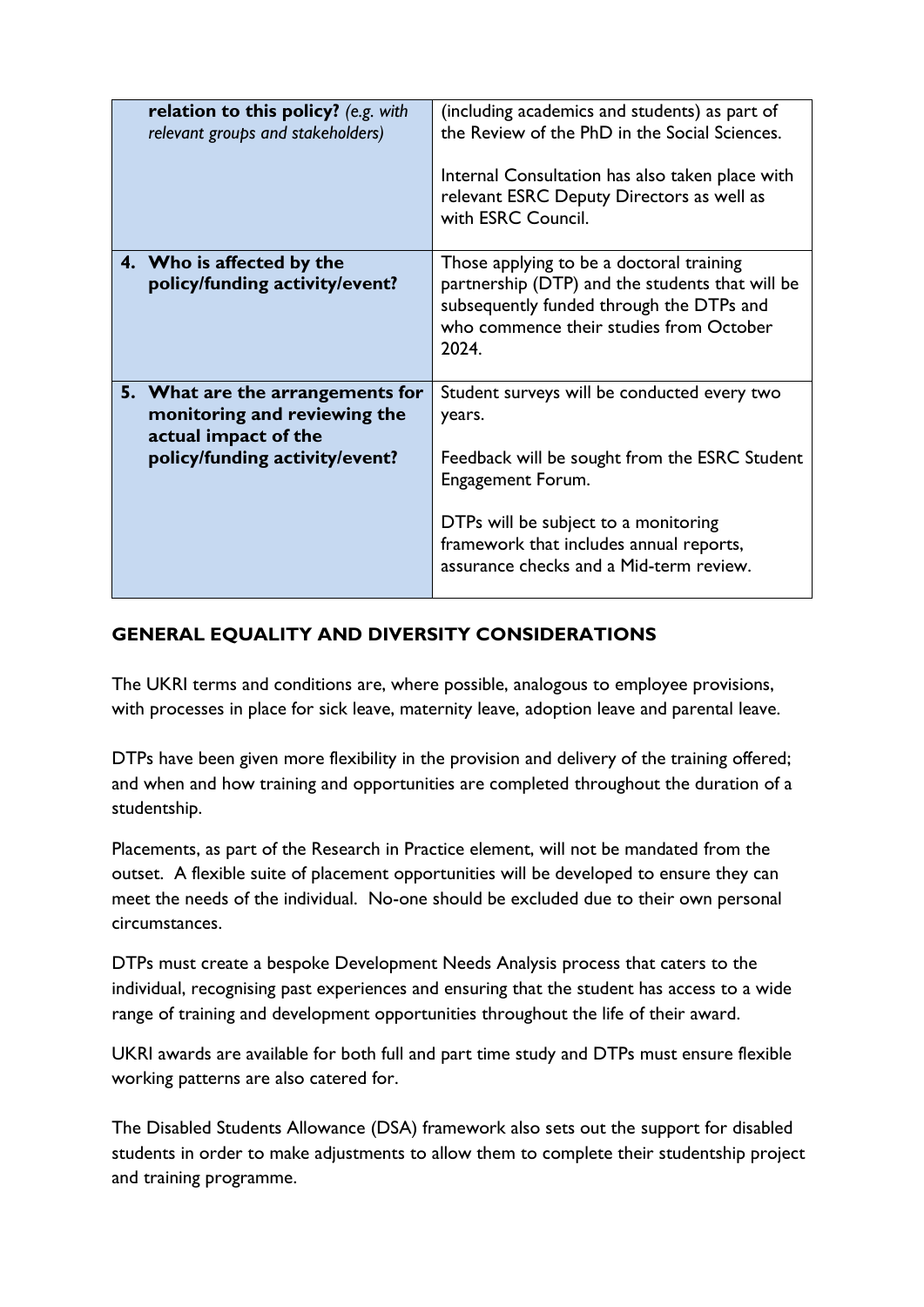As part of the accreditation, DTPs must set out their EDI and widening participation strategies to show how they will enable the participation of doctoral candidates from all backgrounds, as well as details on the support systems in place to protect students' physical and mental health and wellbeing. This will be assessed by the commissioning panel as part of the funding bid.

ESRC will also work with the DTPs to share and develop best practice in promoting student wellbeing and EDI practices that support and promote a positive research culture. Diversity and equality must be promoted in all aspects of the recruitment and career management of students, in particular Research Organisations must ensure that supervisors are trained and supported in this area.

When assessing applications, to ensure excellence is the primary criterion, we expect studentships to be allocated through a fair and transparent competition, not based on internal quotas.

As well as the Review of the PhD in the Social Sciences commissioned by ESRC, UKRI has identified an initial four areas to address as part of the New Deal for Postgraduate Research: diversification of models and access, funding and stipend levels, rights and conditions and routes in through and out. This work aims to increase diversity in doctoral study. ESRC is already part of cross-UKRI projects to create best practice for doctoral recruitment.

All UKRI Training Grants are subject to the Equality Act 2010 and UKRI expects that the approaches used by training grant holders in supporting equality, diversity and inclusion would exceed all relevant legal obligations, including but not limited to those of the Equality Act 2010.

Data suggests that action to increase the proportion of PhD students from underrepresented groups is urgently needed as, without short-term action, current inequalities are likely to persist for some time. UKRI does support the use of positive action measures to encourage and support the participation of under-represented groups where there is clear evidence of under-representation and that it constitutes a proportionate response.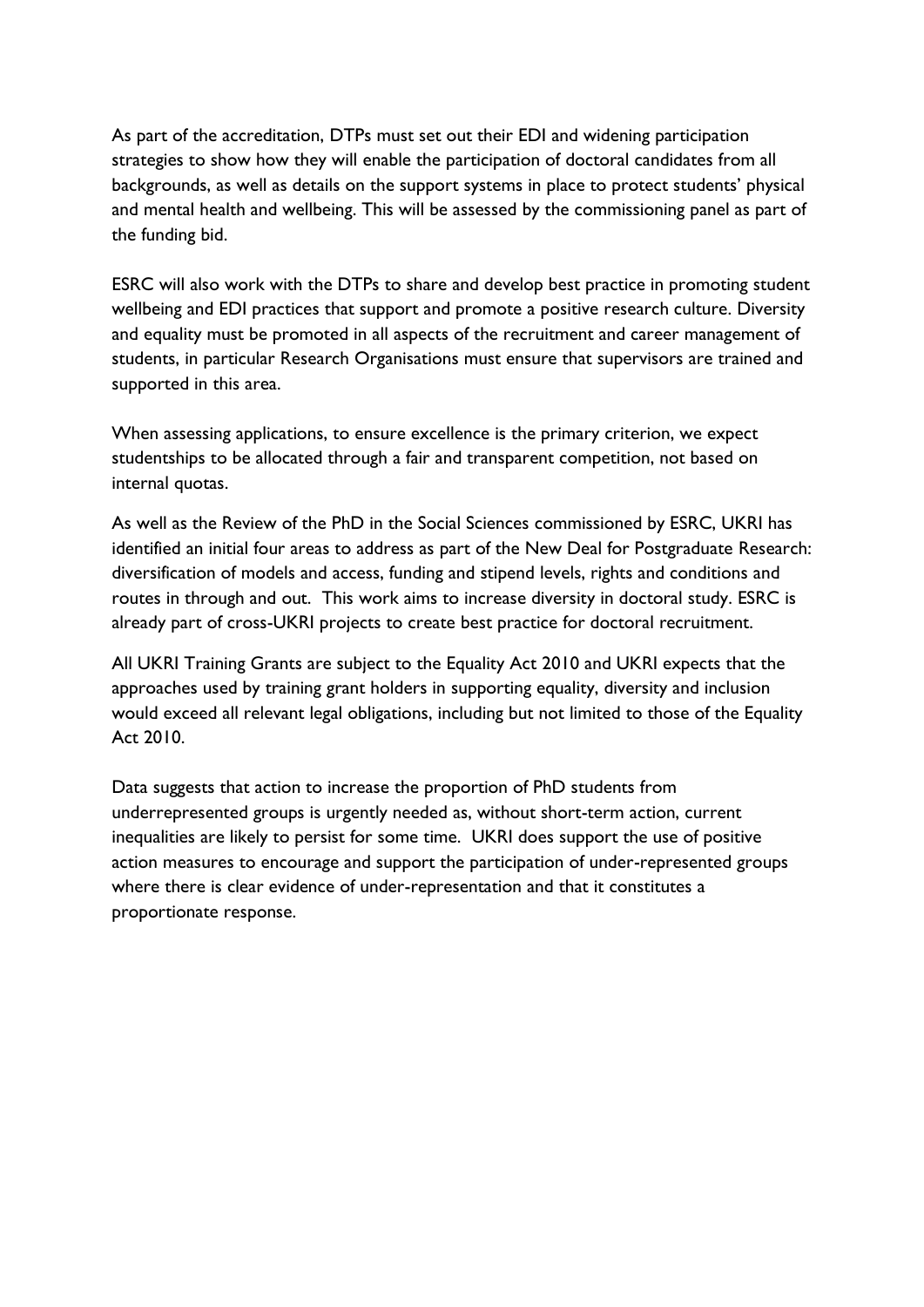| <b>Protected</b><br><b>Characteristic</b><br>Group | Is there a<br>potential for<br>positive or<br>negative impact? | Please explain and give examples<br>of any evidence/data used                                                                                                                                                                                              | Action to address negative impact (e.g. adjustment<br>to the policy)                                                                                                                                                                                                                                                                                                                                                                                                                                                                                                                                                                                                                                                                                                                                                    |
|----------------------------------------------------|----------------------------------------------------------------|------------------------------------------------------------------------------------------------------------------------------------------------------------------------------------------------------------------------------------------------------------|-------------------------------------------------------------------------------------------------------------------------------------------------------------------------------------------------------------------------------------------------------------------------------------------------------------------------------------------------------------------------------------------------------------------------------------------------------------------------------------------------------------------------------------------------------------------------------------------------------------------------------------------------------------------------------------------------------------------------------------------------------------------------------------------------------------------------|
| <b>Disability (both</b><br>mental and<br>physical) | Potential negative                                             | Also see above, under General Equality<br>and Diversity Considerations.<br>Students may be less able to participate<br>in opportunities offered by DTPs<br>(training courses / placements,<br>Overseas Institutional Visits (OIVs),<br>Overseas Fieldwork) | Also see above, under General Equality and Diversity<br>Considerations.<br>DTPs are expected to increase flexibility in the content and<br>delivery of the training offered and we are providing funding<br>to support this.<br>This can include part-time study, in-person, and on-line<br>events.<br>Placements will not be mandated from the outset, and a<br>range of models can be used to ensure they can meet the<br>needs of the individual.<br>Development Needs Analysis processes bespoke to the<br>individual student allow for specific needs to be addressed.<br>DSA support is available to support additional costs that<br>derive from the OIV / Fieldwork / Placement period.<br>Supervisory best practice has been developed to allow for<br>wider access to support from academic supervisory teams |
| <b>Gender</b><br>reassignment                      | Potential negative                                             | Also see above, under General Equality<br>and Diversity Considerations.                                                                                                                                                                                    | Also see above, under General Equality and Diversity<br>Considerations.                                                                                                                                                                                                                                                                                                                                                                                                                                                                                                                                                                                                                                                                                                                                                 |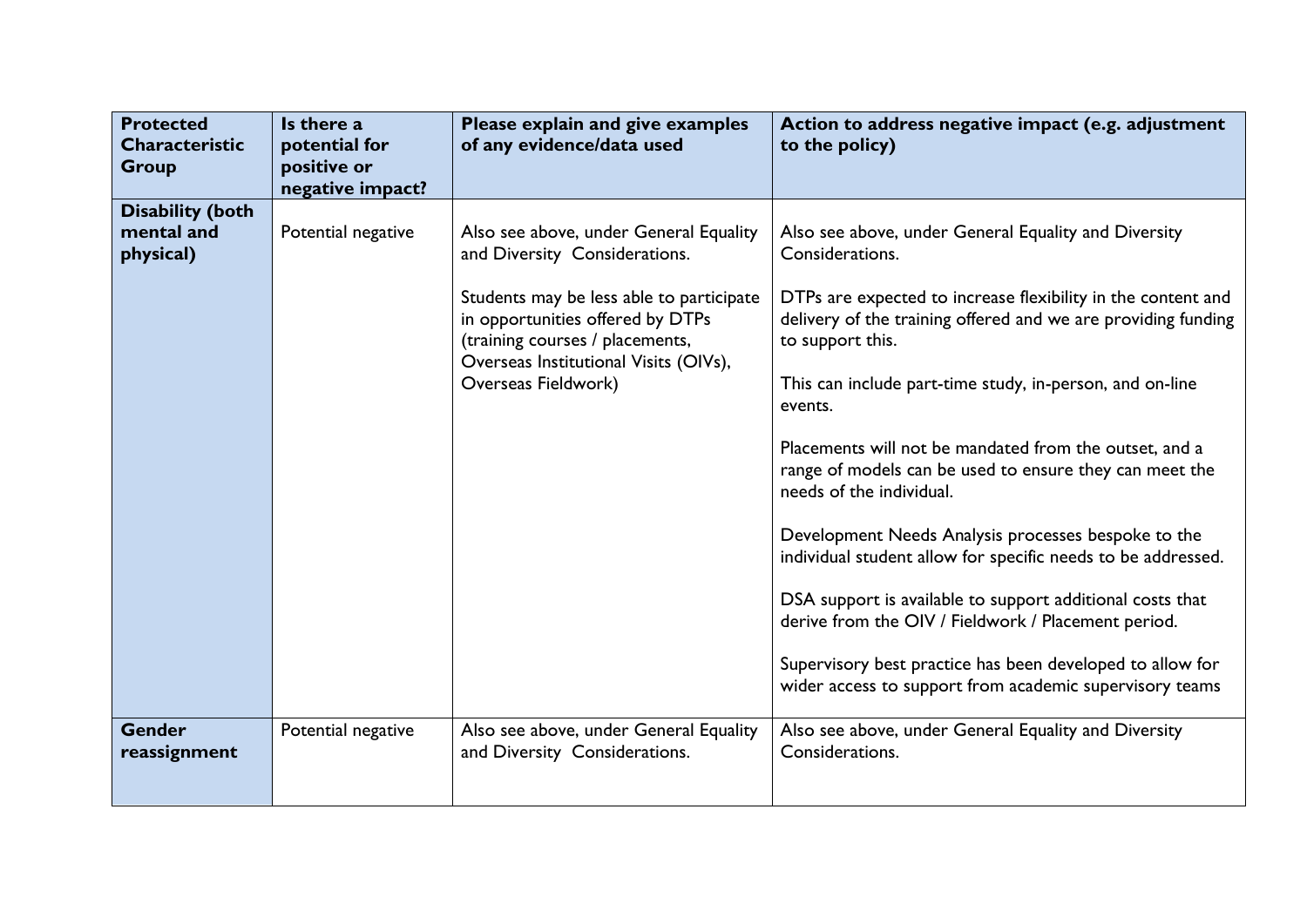|                                   |                    | Trans people may be absent from work<br>due to the process of transition and<br>due to the absence be less able to take<br>part in activities.<br>UKRI records may show the wrong<br>gender. | UKRI Training grant terms and conditions are flexible in<br>nature and recognise absence as a result of medical<br>treatment.<br>We would expect that absence related to transition for staff<br>on the grant would be covered by the Research<br>Organisation's sick policy and strongly encourage ROs to<br>treat absence relating to transition like any other sick<br>absence.<br>Promoting increased flexibility across DTPs in how and<br>when training and opportunities are offered.<br>Consideration needs to be given at UKRI level as to how<br>records (including Gateway to Research and other<br>communications materials) might be adjusted. |
|-----------------------------------|--------------------|----------------------------------------------------------------------------------------------------------------------------------------------------------------------------------------------|-------------------------------------------------------------------------------------------------------------------------------------------------------------------------------------------------------------------------------------------------------------------------------------------------------------------------------------------------------------------------------------------------------------------------------------------------------------------------------------------------------------------------------------------------------------------------------------------------------------------------------------------------------------|
| Marriage or civil<br>partnership  | Probably not.      |                                                                                                                                                                                              |                                                                                                                                                                                                                                                                                                                                                                                                                                                                                                                                                                                                                                                             |
| <b>Pregnancy and</b><br>maternity | Potential negative | Also see above, under General Equality<br>and Diversity Considerations.                                                                                                                      | Also see above, under General Equality and Diversity<br>Considerations.<br>Provision for parental leave (including maternity leave,<br>paternity leave and leave related to surrogacy and adoption)<br>are covered in the UKRI training grant terms and<br>conditions.                                                                                                                                                                                                                                                                                                                                                                                      |
|                                   |                    |                                                                                                                                                                                              | The costs of additional childcare related to placements and<br>OIVs may be funded from the training grant.<br>However, childcare costs associated with normal working<br>patterns may not be sought.                                                                                                                                                                                                                                                                                                                                                                                                                                                        |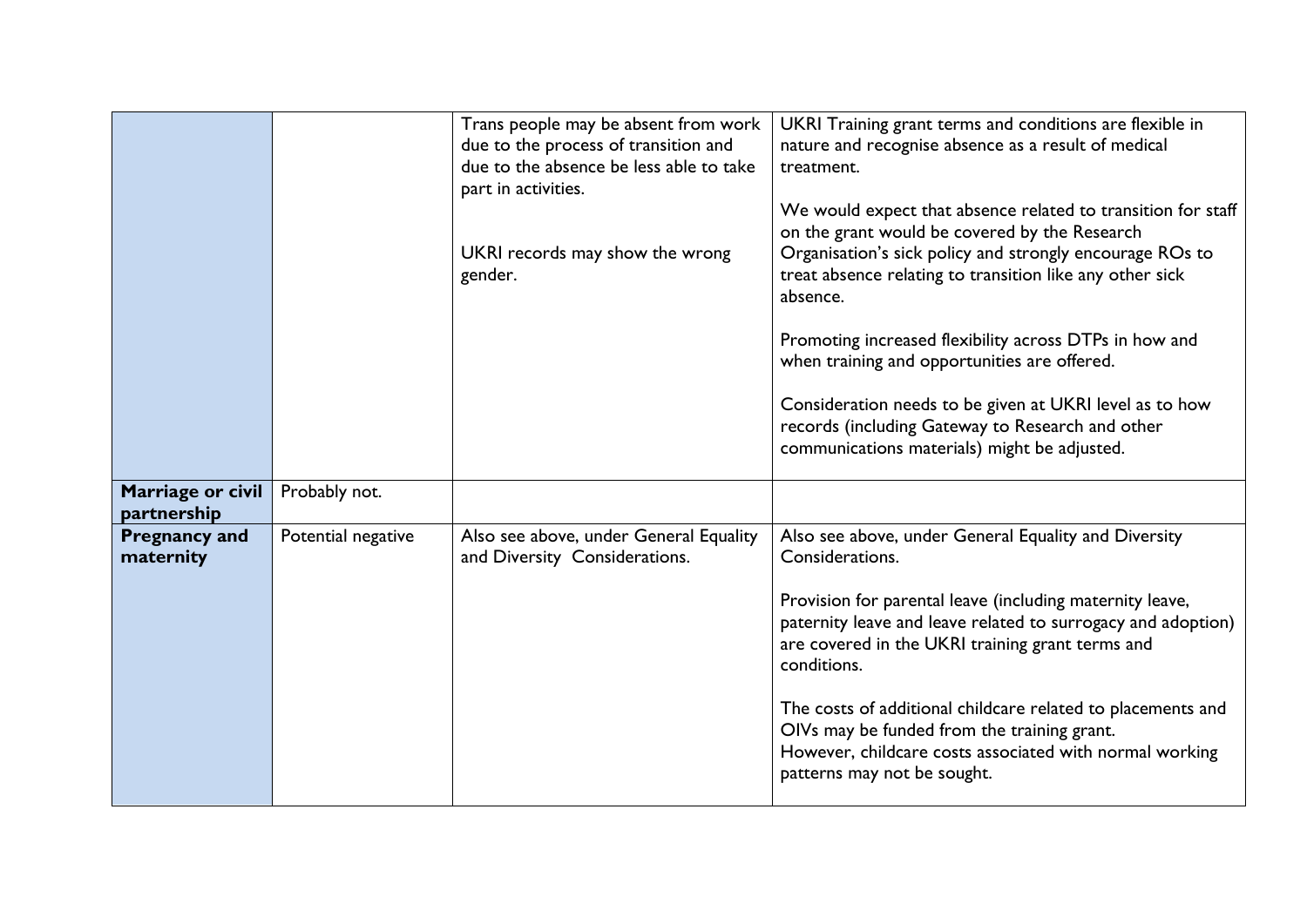| <b>Race (including</b><br>ethnicity) | Potential negative | See above, under General Equality and<br>Diversity Considerations.                                                                                                                                    | See above, under General Equality and Diversity<br>Considerations<br>ESRC is working to develop best practice guidance on<br>Postgraduate Research Assessment Processes which looks |
|--------------------------------------|--------------------|-------------------------------------------------------------------------------------------------------------------------------------------------------------------------------------------------------|-------------------------------------------------------------------------------------------------------------------------------------------------------------------------------------|
|                                      |                    |                                                                                                                                                                                                       | beyond traditional academic experience and/or<br>qualifications.                                                                                                                    |
| <b>Religion or</b><br><b>belief</b>  | Potential negative | See above, under General Equality and<br>Diversity Considerations.                                                                                                                                    | Also see above, under General Equality and Diversity<br>Considerations                                                                                                              |
|                                      |                    | There could be potential discrimination<br>because it is known that a student has a<br>particular faith or belief.                                                                                    | Will ensure considerations are detailed within DTP EDI<br>plans.                                                                                                                    |
|                                      |                    | Observance of religious festivals could<br>impact availability to attend training and<br>other opportunities.                                                                                         | Flexibility offered in terms of timings of training and other<br>opportunities.                                                                                                     |
| <b>Sexual</b><br>orientation         | Potential negative | Also see above, under General Equality<br>and Diversity Considerations.                                                                                                                               | Also see above, under General Equality and Diversity<br>Considerations.                                                                                                             |
|                                      |                    | Due to the opening up of international<br>eligibility for students from countries<br>where homosexuality may be illegal,<br>there may be a potential risk for<br>applicants when disclosing EDI data. | Applicants are given the choice not to disclose information.                                                                                                                        |
| Sex (gender)                         | Potential negative | Also see above, under General Equality<br>and Diversity Considerations.                                                                                                                               | Also see above, under General Equality and Diversity<br>Considerations.                                                                                                             |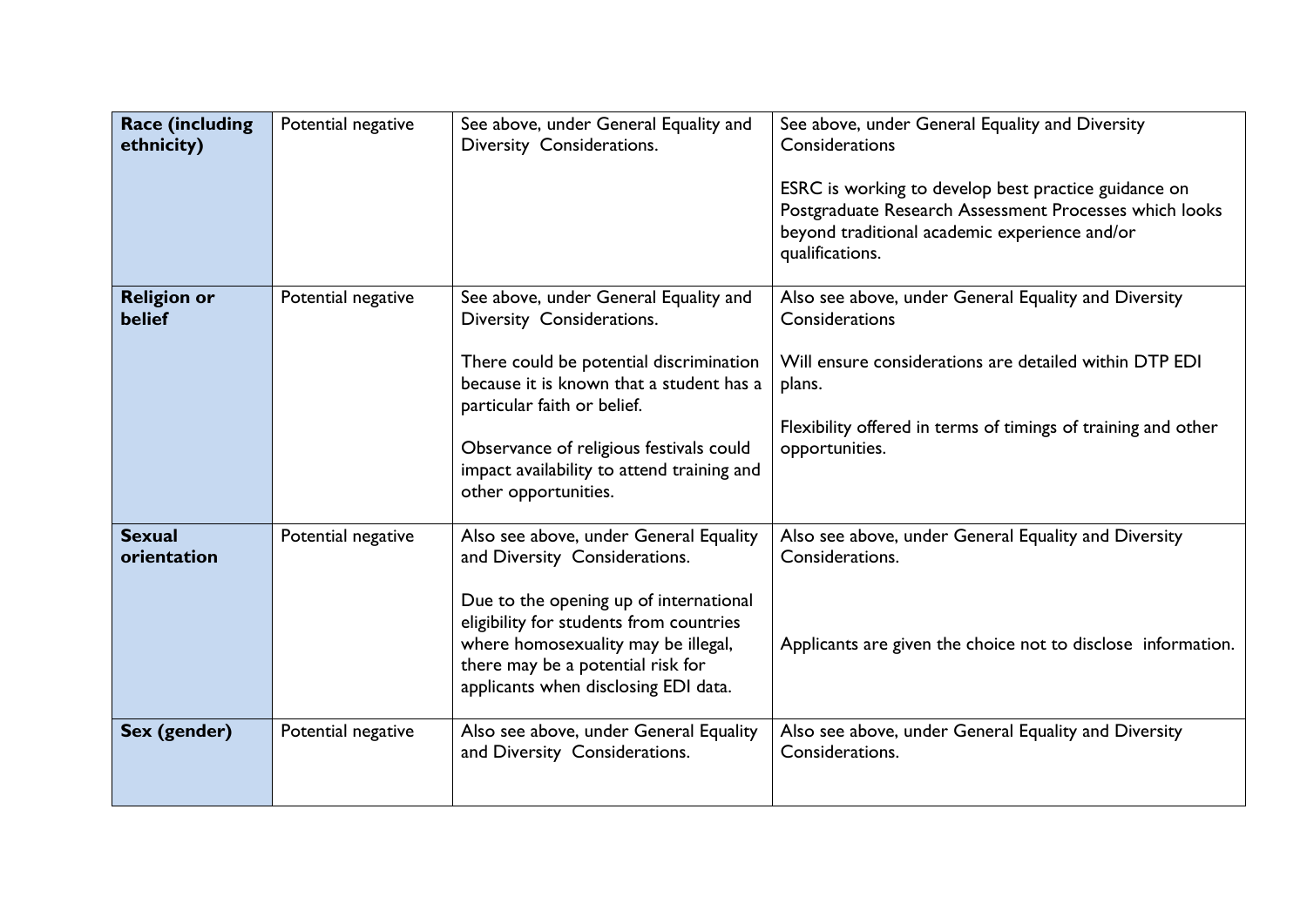|                                                                                      |                     | Timings and locations of training and<br>opportunities may be a barrier to<br>participation, and it may be perceived<br>that those with caring responsibilities<br>are disadvantaged. | Allowed DTPs flexibility in how and when training and<br>opportunities are offered.<br>The costs of additional childcare related to placements and<br>OIVs may be requested and funded from the training grant.<br>However, childcare costs associated with normal working<br>patterns may not be sought.                                                                                                                                                                                                                                                                                   |
|--------------------------------------------------------------------------------------|---------------------|---------------------------------------------------------------------------------------------------------------------------------------------------------------------------------------|---------------------------------------------------------------------------------------------------------------------------------------------------------------------------------------------------------------------------------------------------------------------------------------------------------------------------------------------------------------------------------------------------------------------------------------------------------------------------------------------------------------------------------------------------------------------------------------------|
| Age                                                                                  | Potential negative  | Also see above, under General Equality<br>and Diversity Considerations.<br>Could be viewed that postgraduate<br>study is geared towards younger<br>students.                          | Also see above, under General Equality and Diversity<br>Considerations.<br>Recognising that potential to undertake PhD is not reliant<br>on academic achievements.<br>Training programmes and placement opportunities can be<br>tailored to the needs and past experience of the student.<br>Bespoke DNA process to allow students to develop<br>training opportunities based on their own past experiences<br>and with a range of sectors.<br>Supervision good practice guidance to address inclusion of<br>early career researchers as supervisors to assist their<br>career development. |
| <b>Other</b><br>characteristics<br>not protected<br>under the<br><b>Equality Act</b> | Potential negative. |                                                                                                                                                                                       | ESRC is committed to go above and beyond bare<br>compliance with Equalities legislation to ensure that our<br>processes are as fair and equitable as they can be.                                                                                                                                                                                                                                                                                                                                                                                                                           |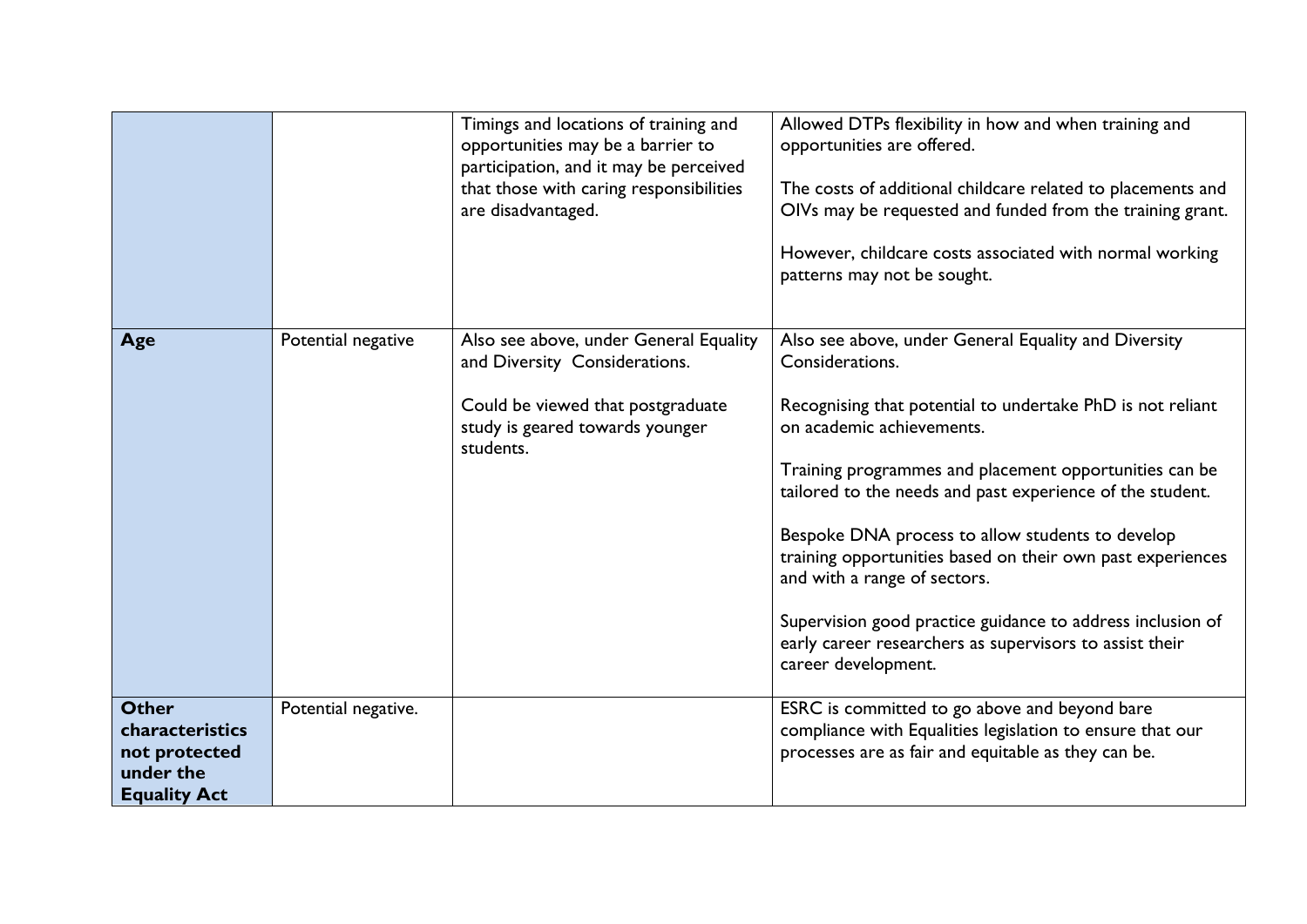|  | When developing strategies, we will ensure that we look<br>beyond the protected characteristics to ensure general<br>inclusivity.                                   |
|--|---------------------------------------------------------------------------------------------------------------------------------------------------------------------|
|  | Collecting data on socio-economic backgrounds to ensure<br>partnerships can provide an inclusive environment for all.                                               |
|  | Expectation that the DTP EDI strategies will be inclusive of<br>socio-economic backgrounds.                                                                         |
|  | Encourage our DTPs to be inclusive of less research-<br>intensive local pockets of excellence to ensure access to<br>local expertise                                |
|  | Moving away from track record in relation to assessment<br>criteria for studentships, recognising past experiences and<br>the diversity of career stages and paths. |
|  | Ensure that our DTPs take into account the geographical<br>spread of their partnerships when developing cohort<br>building opportunities.                           |
|  |                                                                                                                                                                     |

## **Evaluation:**

| <b>Question</b>                                                    | <b>Explanation / justification</b>                 |
|--------------------------------------------------------------------|----------------------------------------------------|
| Is it possible the proposed policy or activity or change in policy | See the potential negative impacts outlined above. |
| or activity could discriminate or unfairly disadvantage people?    |                                                    |
|                                                                    |                                                    |